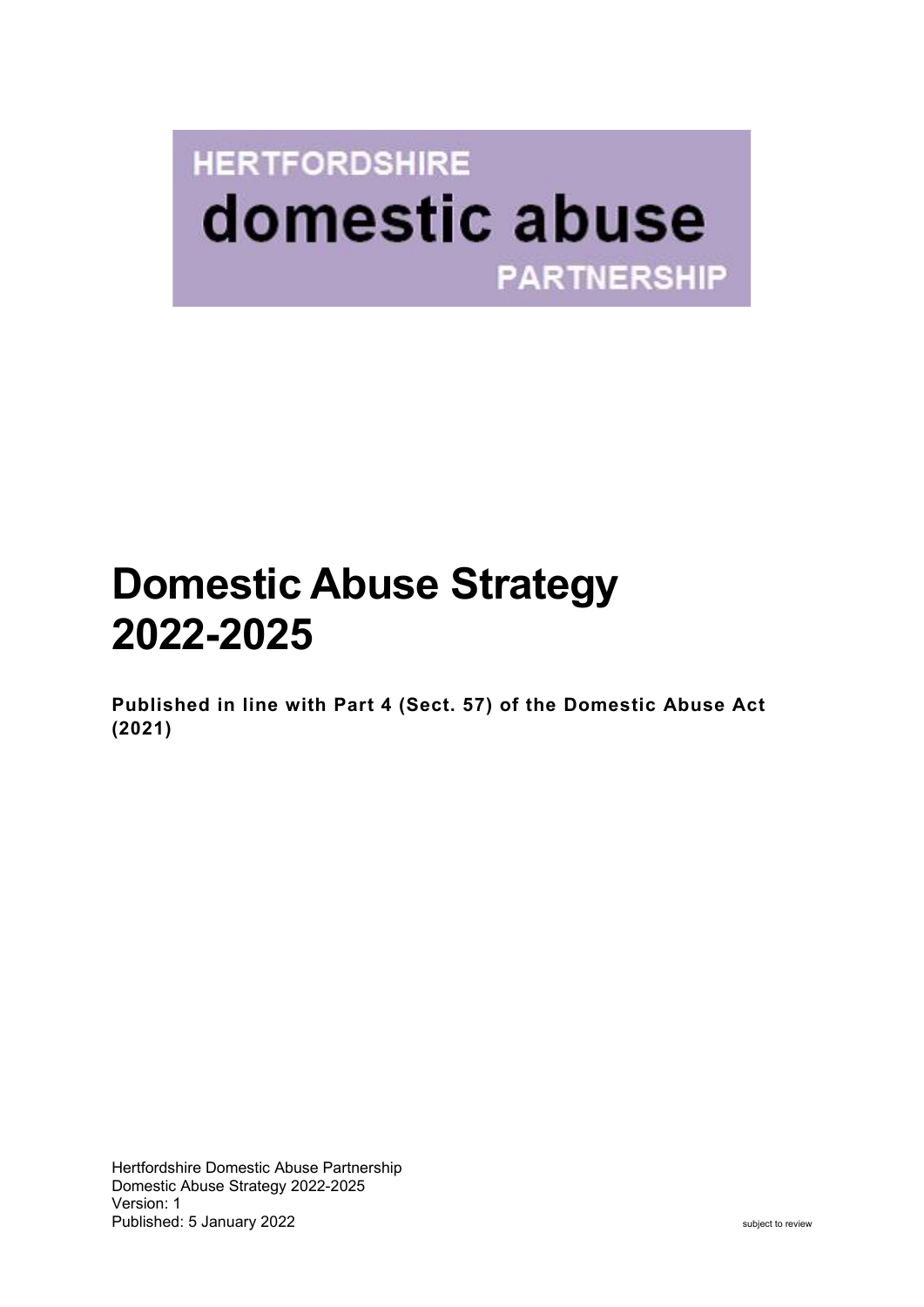# Section 1: Introduction

## **Background**

Domestic abuse is one of the most harmful crimes in society with terrible, far reaching, and long-lasting consequences. The majority of domestic abuse is perpetrated in the home which is meant to be a place of safety and nurturing for families, but for victims of domestic abuse the home becomes a place of danger. Domestic abuse is the third most common cause of homelessness.

This strategy will incorporate the statutory duty for all Local Authorities across England and Wales to deliver a safe accommodation and support strategy under the domestic abuse Act (2021). However, Hertfordshire's Domestic Abuse Partnership (HDAP) would like this strategy to be transformative and go beyond victims and survivors within safe accommodation only. The strategy aims to ensure we have a robust response in place to meet the needs of all victims and children as well as working with those using harmful and abusive behaviour to change their behaviour and holding them accountable for the choices they make.

#### **Defining domestic abuse**

The Domestic Abuse Act (2021) creates a statutory definition of domestic abuse based on the previous cross-government definition.

'Abusive behaviour' is defined in the act as any of the following:

- physical or sexual abuse
- violent or threatening behaviour
- controlling or coercive behaviour
- economic abuse
- psychological, emotional, or other abuse
- for the definition to apply, both parties must be aged 16 or over and 'personally connected'.

'Personally connected' is defined in the act as parties who:

- are married to each other
- are civil partners of each other
- have agreed to marry one another (whether or not the agreement has been terminated)
- have entered into a civil partnership agreement (whether or not the agreement has been terminated)
- are or have been in an intimate personal relationship with each other
- have, or there has been a time when they each have had, a parental relationship in relation to the same child
- are relatives

We will use this definition of domestic abuse throughout this strategy.

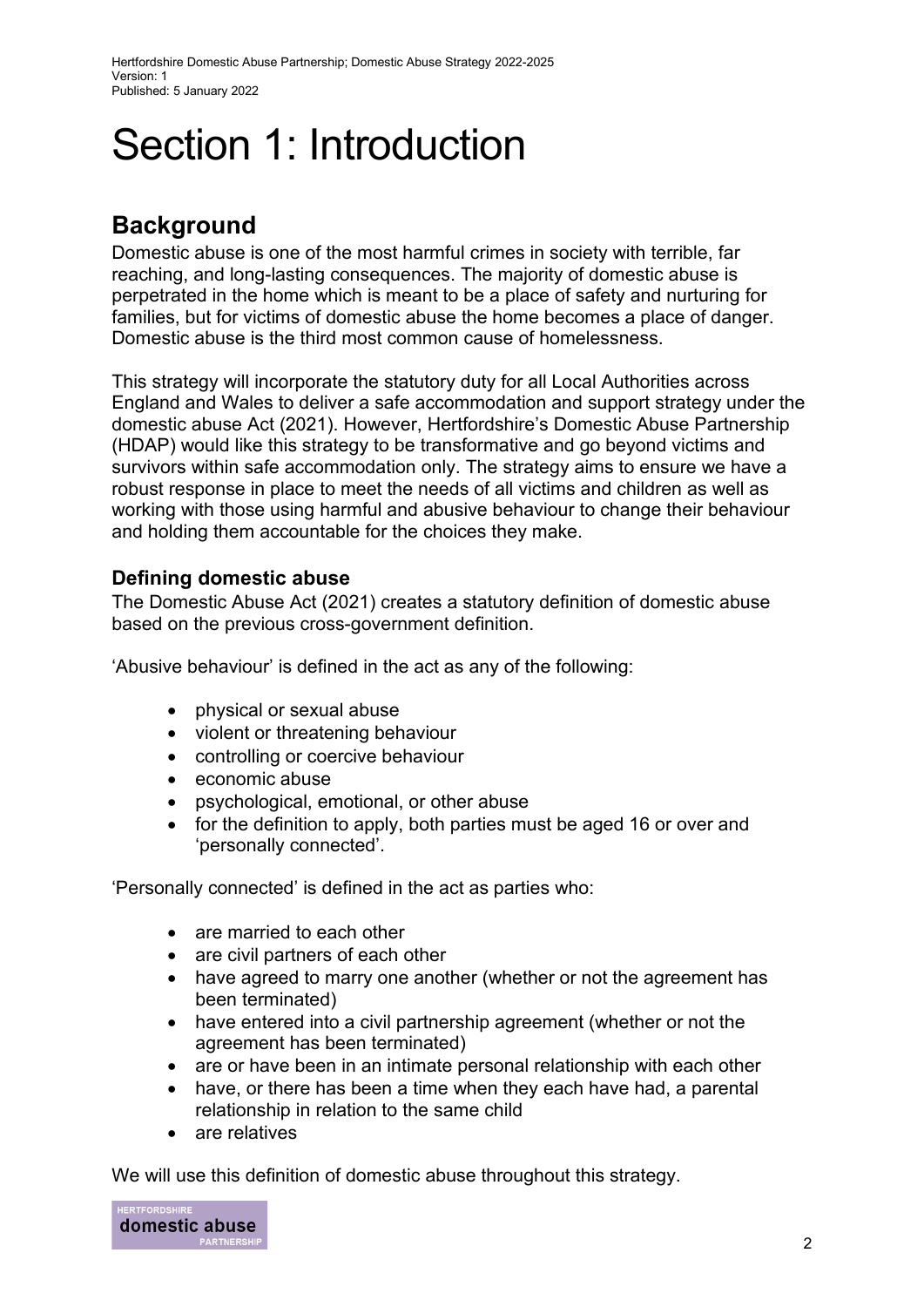#### **Development of the strategy**

This is a partnership strategy and the development of it has been a culmination of the efforts of all agencies across Hertfordshire. The Domestic Abuse Partnership Board (DAPB) set up a task and finish group made up of key stakeholders from all organisations. This task and finish group included:

- 1. Refuge
- 2. St Albans Council (representing District and Boroughs)
- 3. Hertfordshire County Council
- 4. Hertfordshire Constabulary
- 5. Safer Places
- 6. Hertfordshire Joint Children's and Adults Safeguarding Partnership
- 7. Office of Police & Crime Commissioner
- 8. Hertfordshire's two Clinical Commissioning Groups

There have been a number of specific pieces of work that have been coordinated to provide us with the evidence base we needed for this strategy. They have included a range of methods including research and consultation events including:

- **The Pathways Project:** In 2021 Hertfordshire County Council conducted research into the pathways available for victims and survivors locally. This included a listening exercise, hearing from those with lived experience through online survey and one to one interviews.
- **Safe accommodation needs assessment** (2021): The needs assessment considered data from across the County to understand housing needs and support requirements for victims and survivors. This also included engagement from key stakeholders through a series of workshops in March 2021 to understand current need, unmet need, and gaps in provision.
- **Partnership strategic development workshops:** In October 2021 the task and finish group led two workshops to hear the views of senior leaders and frontline professionals on the strategic direction and key areas of focus for the next three years.
- **Violence Against Women and Girls needs assessment** (2021): The Countywide Community Safety Unit (CCSU) conducted a needs assessment, analysing local data on all forms of violence against women and girls in the county and the intersection between these and domestic abuse. Hertfordshire are currently working in partnership to develop an integrated approach to VAWG, so although it will be referenced within this strategy, it will have a separate strategy developed which is coordinated with our domestic abuse strategy.
- **Domestic abuse needs assessment** (2019): A full domestic abuse needs assessment was conducted by the CCSU and signed off by the Domestic Abuse Executive Board (DAEB) in 2019 which considered key data from all agencies and recommendations for a future approach.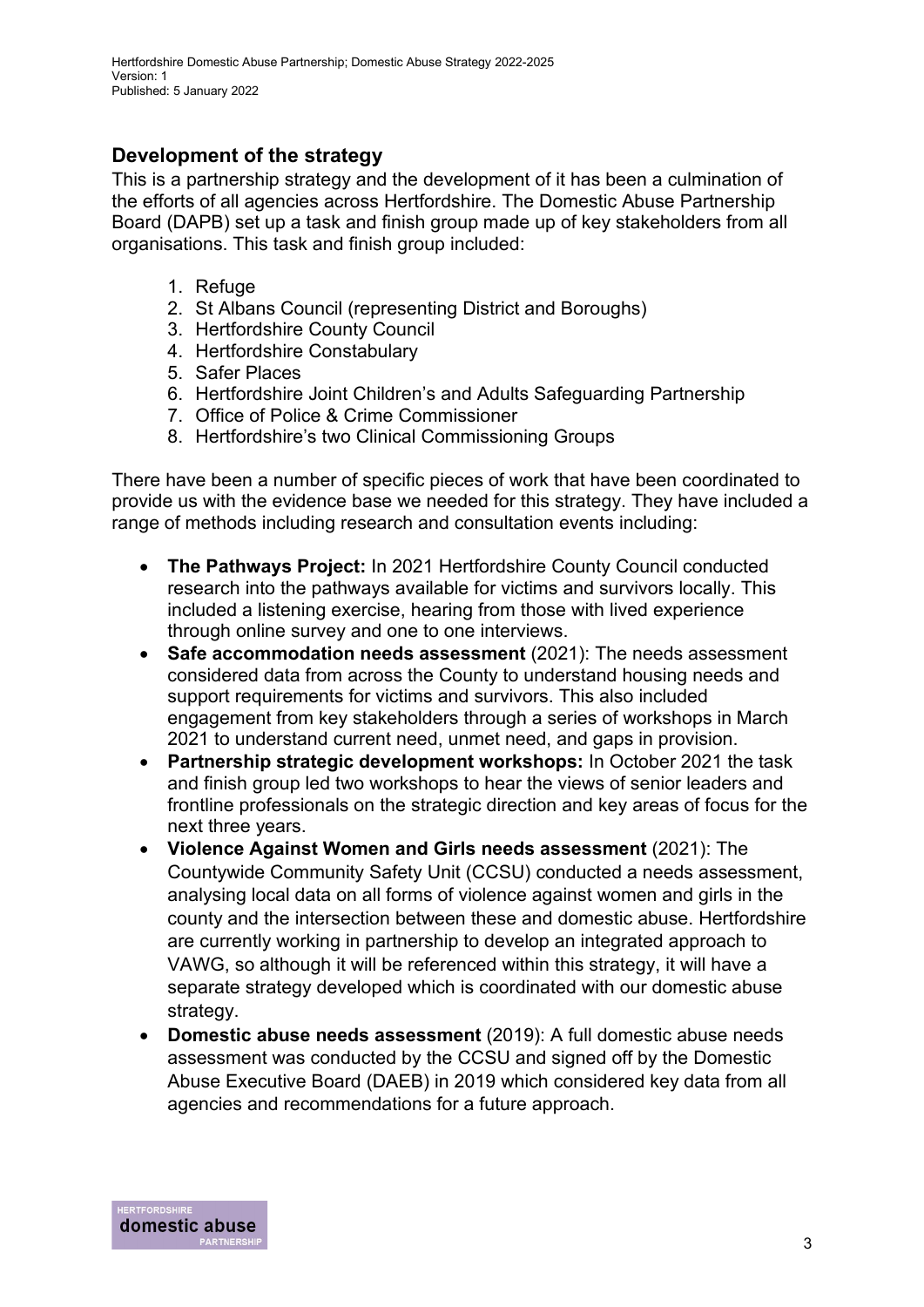- **Consultation with our survivor shadow board** which is made up of residents in Hertfordshire with lived experience of domestic abuse and independently moderated by Victim Focus<sup>[1](#page-3-0)</sup>.
- **Roundtable feedback event** with members and providers within the community and voluntary sector, coordinated by For Baby's Sake
- **On online survey** for the public and professionals in Hertfordshire to offer consultation feedback on our draft strategy, which has all been included in this final version.

Hertfordshire Domestic Abuse Partnership extend our gratitude to every individual that has contributed to the development of our strategy. The feedback from those with lived experience, residents and people who work in partner agencies across Hertfordshire was reviewed by the strategy development task and finish group and we hope has been sufficiently reflected in this final document.

<span id="page-3-0"></span><sup>1</sup> <https://www.victimfocus.org.uk/>

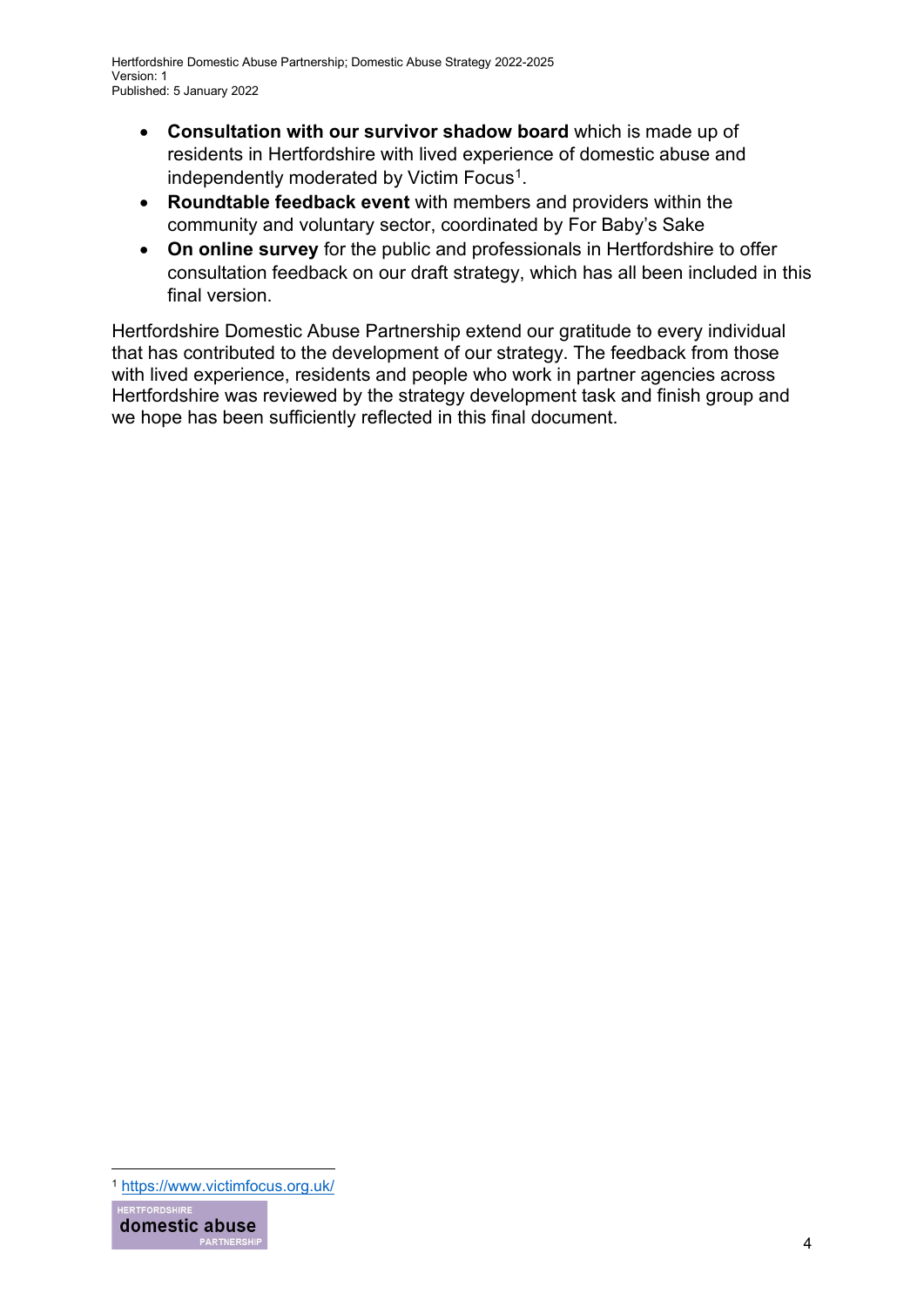Hertfordshire Domestic Abuse Partnership; Domestic Abuse Strategy 2022-2025 Version: 1 Published: 5 January 2022

## Section 2: Our approach

### **Our vision**

**For Hertfordshire to be a safe place for individuals and families, where domestic abuse is not tolerated and, where is does happen, those experiencing or causing harm have access to the support they need to be free from, or stop using, abusive behaviour and recover from its traumatic impact.** 

### **Our strategic priorities**

For us to realise our vision, our four strategic priority areas will enable us to work from prevention through to recovery for individuals, families, and communities. Our priorities are themed around the continuum of prevention to ensure we develop a long-term approach to change.

We recognise that domestic abuse is complex, and experiences are not linear. These priorities are not aimed to be delivered in this way, rather simultaneously to ensure that the intersectionality of experiences is recognised, and we work within a whole person, whole family, and whole system approach to create change.

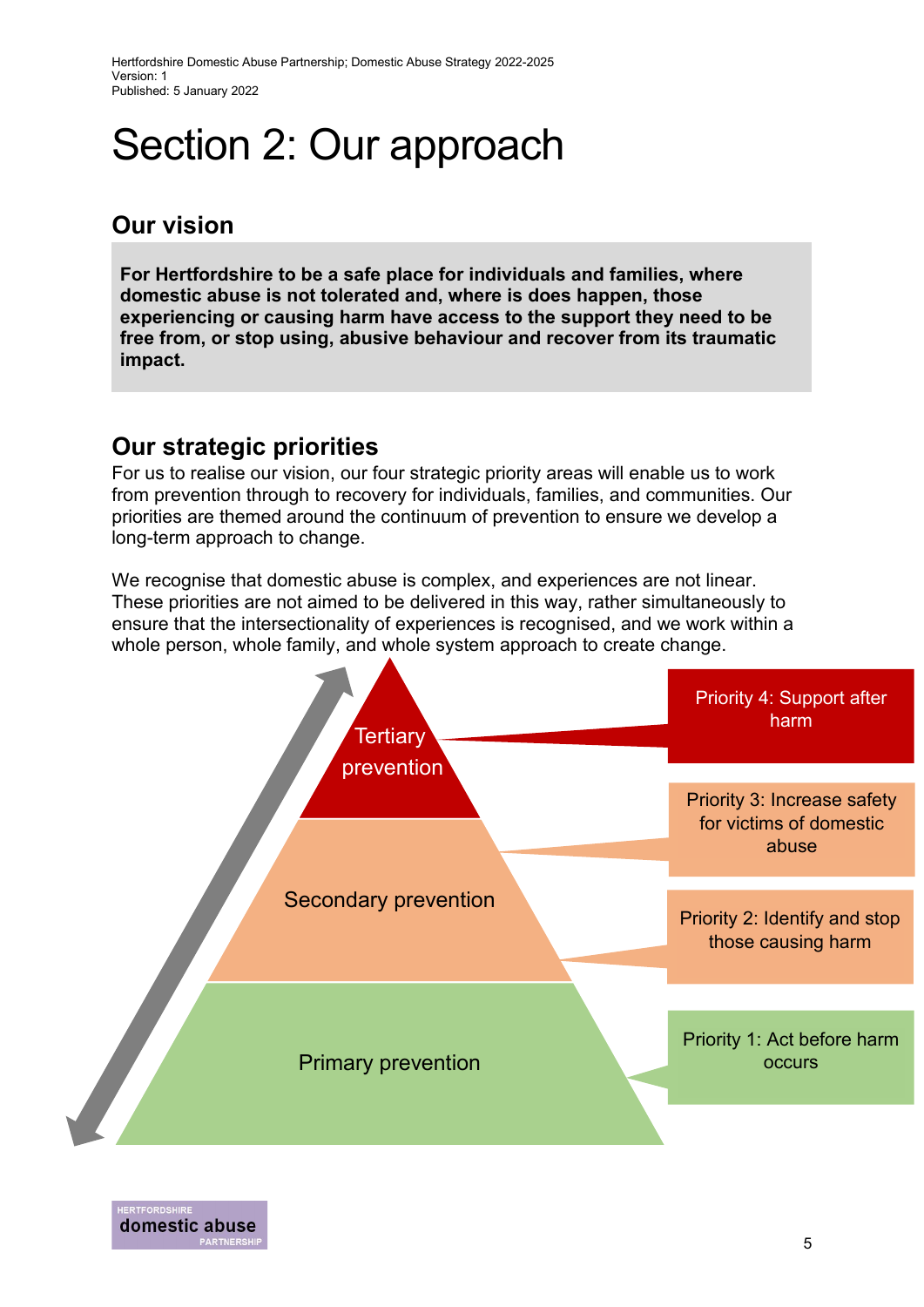These priorities mirror those set out by the national domestic abuse charity SafeLives in their Whole Picture strategy<sup>[2](#page-5-0)</sup>. Each of these priorities will support us to achieve our whole system outcomes framework as outlined in Section 3.

Throughout our strategy we will use the terms harm and safety to articulate our priorities.

| How we define safety:                                                                                                                                                                   | How we define harm:                                                                                                                                                                                          |          |
|-----------------------------------------------------------------------------------------------------------------------------------------------------------------------------------------|--------------------------------------------------------------------------------------------------------------------------------------------------------------------------------------------------------------|----------|
| Safety refers to individuals being free<br>from harm, or the risk of harm.<br>Specifically, 'being safe' is the condition                                                               | Harm refers to the negative<br>consequence or impact an individual<br>might experience.                                                                                                                      | DECREASE |
| of being protected from or unlikely to<br>cause danger, risk, or injury. This can<br>be physical safety, but we recognise<br>that safety is also emotional and<br>psychological safety. | These negative impacts can be vast<br>depending on the type of abuse<br>experienced. It can include physical<br>injury, but it could also be non-physical<br>including psychological harm such as<br>trauma. |          |

### **Our values and principles**

Our priorities set out what we aim to focus on over the next three years, however we know that the way we work is equally important. Underpinning each of our priorities are a set of values and principles that will guide our approach to delivery. These are a commitment to:

- **Being needs led:** Domestic abuse is never *all* of someone's experiences or situation. We will work with people in a holistic way, recognising that the needs of all individuals are different. We will ensure our approach is coordinated to recognise and respond to people's individual needs rather that a one size fits all approach.
- **Working in a strengths-based way:** Victims and survivors are the experts in what they need, and this might be different for different people. We will recognise the strengths and resilience of all people who experience domestic abuse and will work in a strengths-based way to ensure their emotional wellbeing and resilience is prioritised during and after their experience of abuse.
- **Ensuring we are intersectional in our approach**: We will recognise that inequality exists and certain groups within our communities' experience oppression based on their identity. We will recognise that protected characteristics and marginalised groups may experience domestic abuse in different ways and the way services and structures operate must enable them to be accessible to all residents, recognising their experiences. These

<span id="page-5-0"></span>[<sup>2</sup>https://safelives.org.uk/sites/default/files/resources/The%20Whole%20Picture%20-](https://safelives.org.uk/sites/default/files/resources/The%20Whole%20Picture%20-%20SafeLives%27%20Strategy.pdf) [%20SafeLives%27%20Strategy.pdf](https://safelives.org.uk/sites/default/files/resources/The%20Whole%20Picture%20-%20SafeLives%27%20Strategy.pdf)

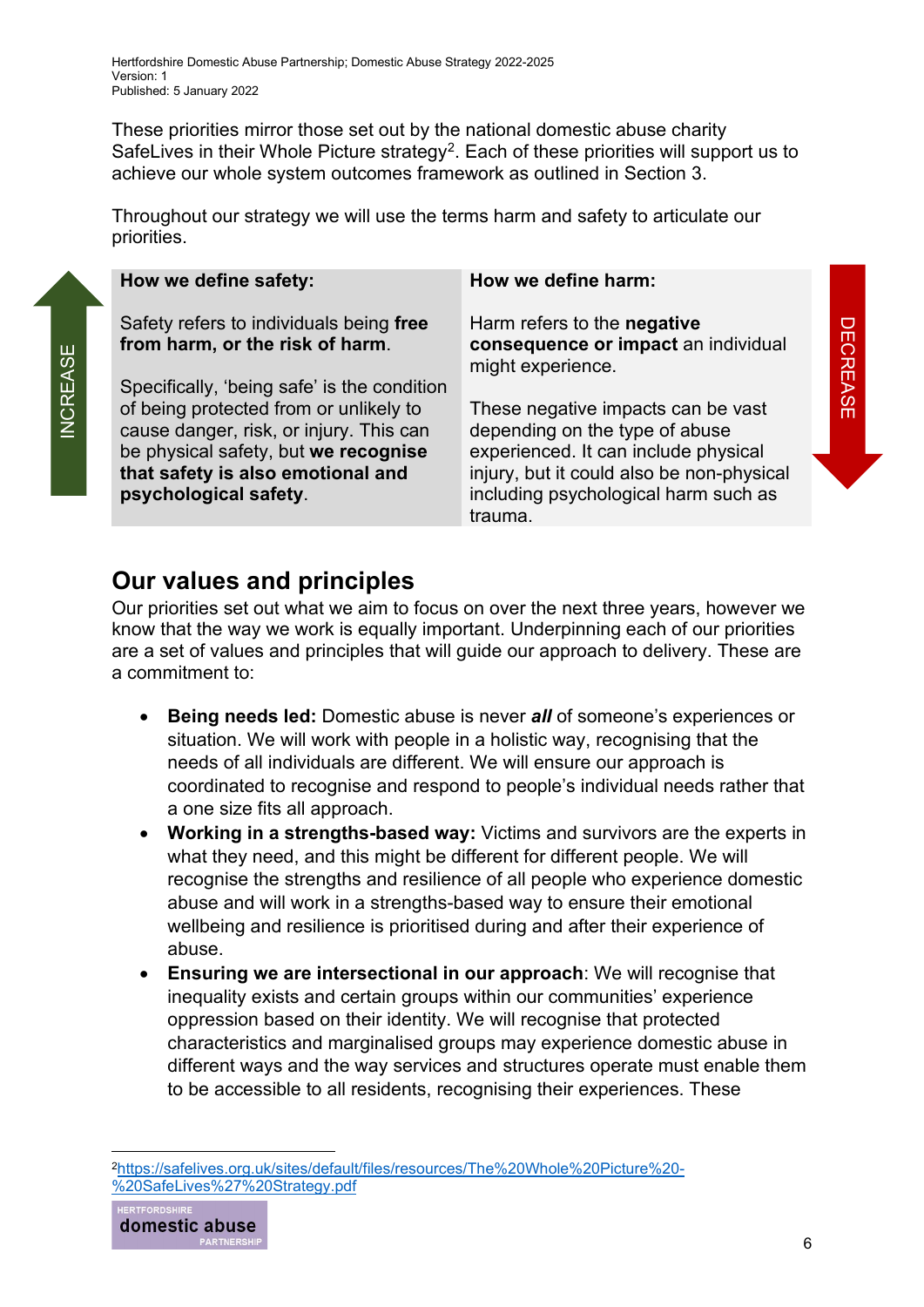characteristics can intersect, and we will ensure that we understand how all communities' experiences might impact their needs.

- **Recognising the needs of the whole family:** We understand that families come in all shapes and sizes, and do not always include children. We will apply a broad definition of families to ensure that our strategy is inclusive to all individuals including extended families, informal family arrangements and single people. However, we know that domestic abuse affects the whole family, and we want to ensure that our approach will take a relational perspective. This will include ensuring we take an intergenerational approach by supporting families to recover from the impact of abuse including parenting through trauma.
- **Collaborate across all organisations:** Domestic abuse is everyone's business. Every organisation in Hertfordshire has a role to play, and we want to be clear that working together means working collaboratively and creatively. As part of this we will aspire to deliver a coordinated community response in line with the In Search of Excellence (2021) guidance from Standing Together<sup>3</sup>. This strategy is a whole systems strategy and all organisation's roles will be valued in delivering our priorities.

<span id="page-6-0"></span>[<sup>3</sup>https://static1.squarespace.com/static/5ee0be2588f1e349401c832c/t/5fd78eaf72a0a65a94da967e/1](https://static1.squarespace.com/static/5ee0be2588f1e349401c832c/t/5fd78eaf72a0a65a94da967e/1607962290051/In+Search+of+Excellence+2020.pdf) [607962290051/In+Search+of+Excellence+2020.pdf](https://static1.squarespace.com/static/5ee0be2588f1e349401c832c/t/5fd78eaf72a0a65a94da967e/1607962290051/In+Search+of+Excellence+2020.pdf)

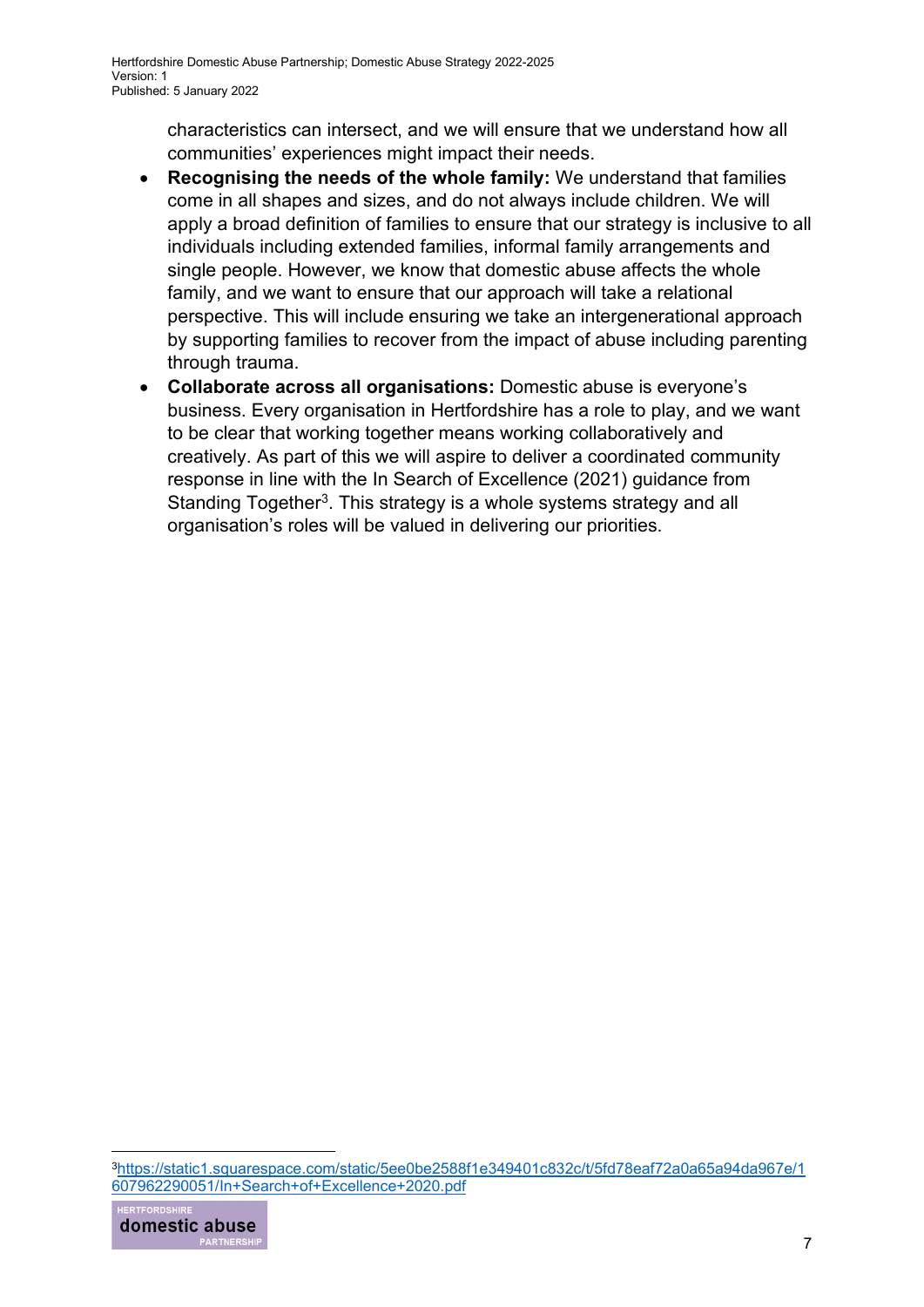## Section 2a: Priority One, Act before someone is harmed

**Outcome 1: Reduced number of people experiencing domestic abuse.**

#### **What we know**

We know that prevention is always better than cure, and we want to take a public health approach to prevention by understanding the risk factors for domestic abuse happening in the first place. A 'public health approach' treats violence like an infectious disease. It suggests that policy makers should search for a 'cure' by using scientific evidence to identify what causes violence and find interventions that work to prevent it spreading. Public health approaches have been successful in changing a range of public behaviours including smoking cessation and wearing seatbelts.

A public health approach takes four steps to violence reduction:

- 1. Define and Monitor the Problem
- 2. Identify Risk and Protective Factors
- 3. Develop and Test Prevention Strategies
- 4. Assure Widespread Adoption

We will adopt this approach and our objectives within this priority will be to better understand the current picture in Hertfordshire and consider what prevention strategies will work. There has already been considerable international evidence collected on risk factors for intimate partner violence from organisations including the World Health Organisation (WHO) which we will use within our thinking.

These include the following risk factors:

- lower levels of education (perpetration of sexual violence and experience of sexual violence)
- a history of exposure to child maltreatment (perpetration and experience)
- witnessing family violence (perpetration and experience)
- antisocial personality disorder (perpetration)
- harmful use of alcohol (perpetration and experience)
- harmful masculine behaviours, including having multiple partners or attitudes that condone violence (perpetration)
- community norms that privilege or ascribe higher status to men and lower status to women
- low levels of women's access to paid employment

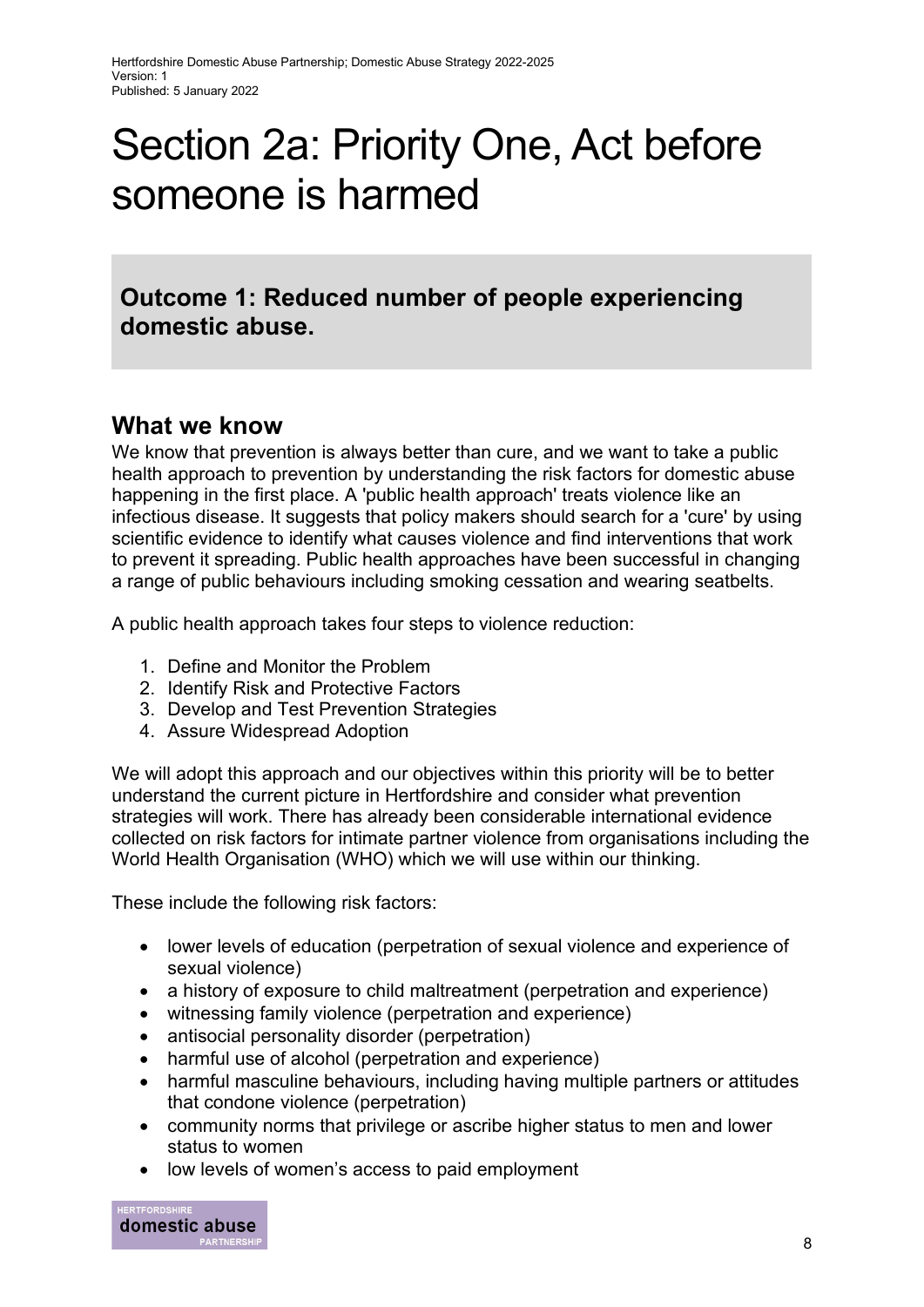Hertfordshire Domestic Abuse Partnership; Domestic Abuse Strategy 2022-2025 Version: 1 Published: 5 January 2022

- low level of gender equality (discriminatory laws, etc.)
- past history of exposure to violence
- marital discord and dissatisfaction
- difficulties in communicating between partners
- male controlling behaviours towards their partners

As discussed in the previous section, these risk factors highlight that prevention is a golden thread and even intervening once abuse is happening will have a preventative effect on children and young people living with domestic abuse. Essentially prevention includes a wide range of activities aimed at reducing risks or threats to health and can be separated into a number of levels:

- **Primary prevention** aims to prevent a behaviour before it ever occurs.
- **Secondary prevention** aims to reduce the impact where a behaviour has already occurred – *(this type of prevention will be picked up in priorities 2 and 3 within this strategy)*
- **Tertiary prevention** aims to reduce the impact where a behaviour has occurred and has had lasting effects – *(this type of prevention will be picked up in priority 4 within this strategy)*

To ensure our priorities are distinct, the objectives under this priority will be focussed only on primary prevention, thus attempting to stop and prevent domestic abuse before it occurs.

#### **What we want to achieve**

- A **consistent approach to healthy relationships education across education settings** to develop a zero-tolerance culture amongst children and young people for harmful of abusive behaviour within intimate and family relationships
- **Develop public awareness campaigns** using behavioural insights techniques to reduce public tolerance, including increased awareness and identification, of domestic abuse
- **Increase our understanding of the risk and protective factors that exist in Hertfordshire**, including inequality, to develop and pilot prevention interventions

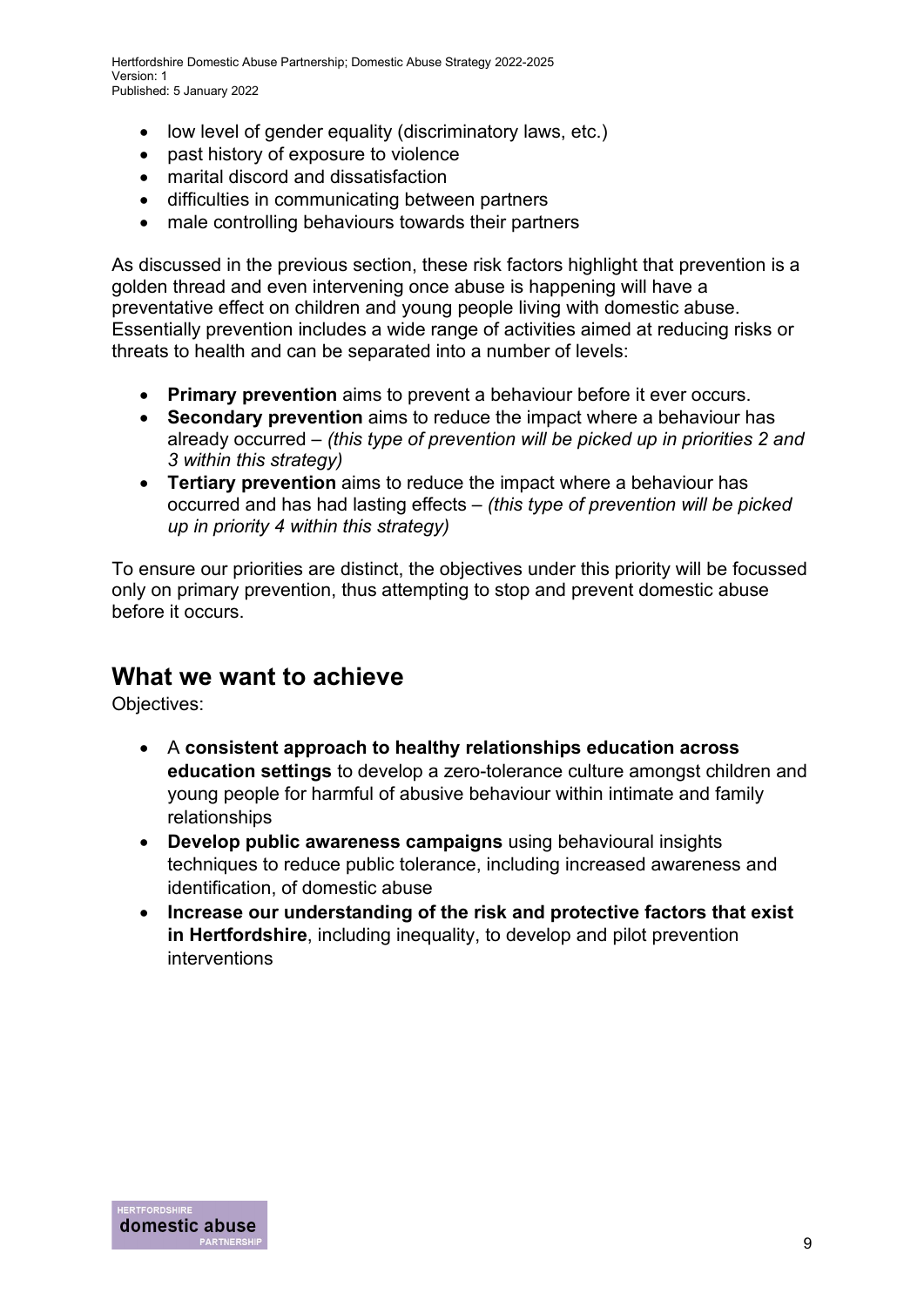# Section 2b: Priority two, Identify and stop harm

**Outcome 2: A reduction or cessation in the use of harmful and abusive behaviours in relationships.**

#### **What we know**

Secondary prevention means we need to identify where harm is happening and reduce the impact it has. This priority focusses on reducing harm by working with those causing it. We know from national evidence that a two-pronged approach is required to ensure we offer opportunities to change and hold those who do not change accountable for their behaviour. This strategy recognises that although there may be factors that impact people using harmful behaviour, such as problematic substance use or mental health needs, using such behaviour is always a choice. This is why our strategy will focus on change and challenge.

National evidence highlights that only around 1% of people using harmful behaviour ever access support to change. SafeLives found that a quarter of high-harm perpetrators are repeat offenders, and some have at least six different victims, which highlights the importance of a robust response to perpetrators to prevent further harm.

Our pathways research in Hertfordshire with victims and survivors highlighted that there is a need to improve our response to perpetrators. We found:

- Victims also wanted help with practical measures like keeping the perpetrator away through better perpetrator management and home security.
- 35% of participants said they wanted support for the person abusing them to change their behaviour. Nationally, a SafeLives survey found that 80% of survivors think interventions for perpetrators are a good idea
- Many victims and survivors spoke of the creative ways their abusers found to breach bail conditions and civil orders. They often felt there were no negative consequences for the perpetrator following a breach, meaning they were more likely to do it again.
- A lot of victims had contacted police about the abuse they were experiencing but in many cases were not safe enough to support the case going to court. This means more evidence-led prosecutions are required, so that victims do not have to unnecessarily put themselves at risk.
- 31% of those consulted needed legal support to help them obtain things like non-molestation orders and financial independence, so that they could flee.

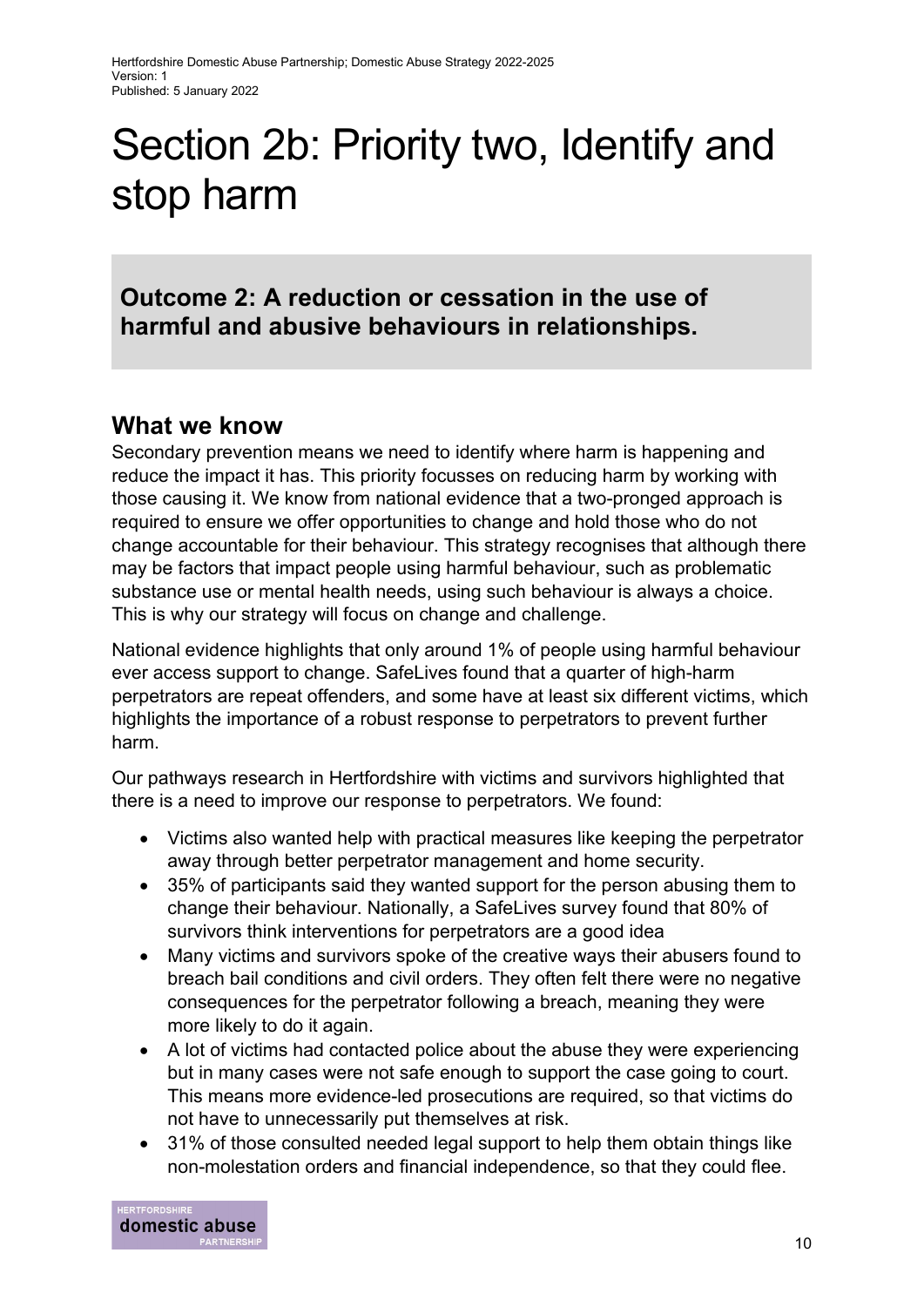• Many said their risk was increased because they were inappropriately referred to relationship counselling. Others said their abuser was inappropriately referred to an anger management programme.

These learning points have helped us to scope what we need this strategy to deliver in terms of a response to those using harmful behaviour.

### **What we want to achieve**

- To ensure that all perpetrators are identified, held accountable and offered the opportunity to change their behaviour in a coordinated and consistent way.
- Commissioning of services is based on evidence of local need.

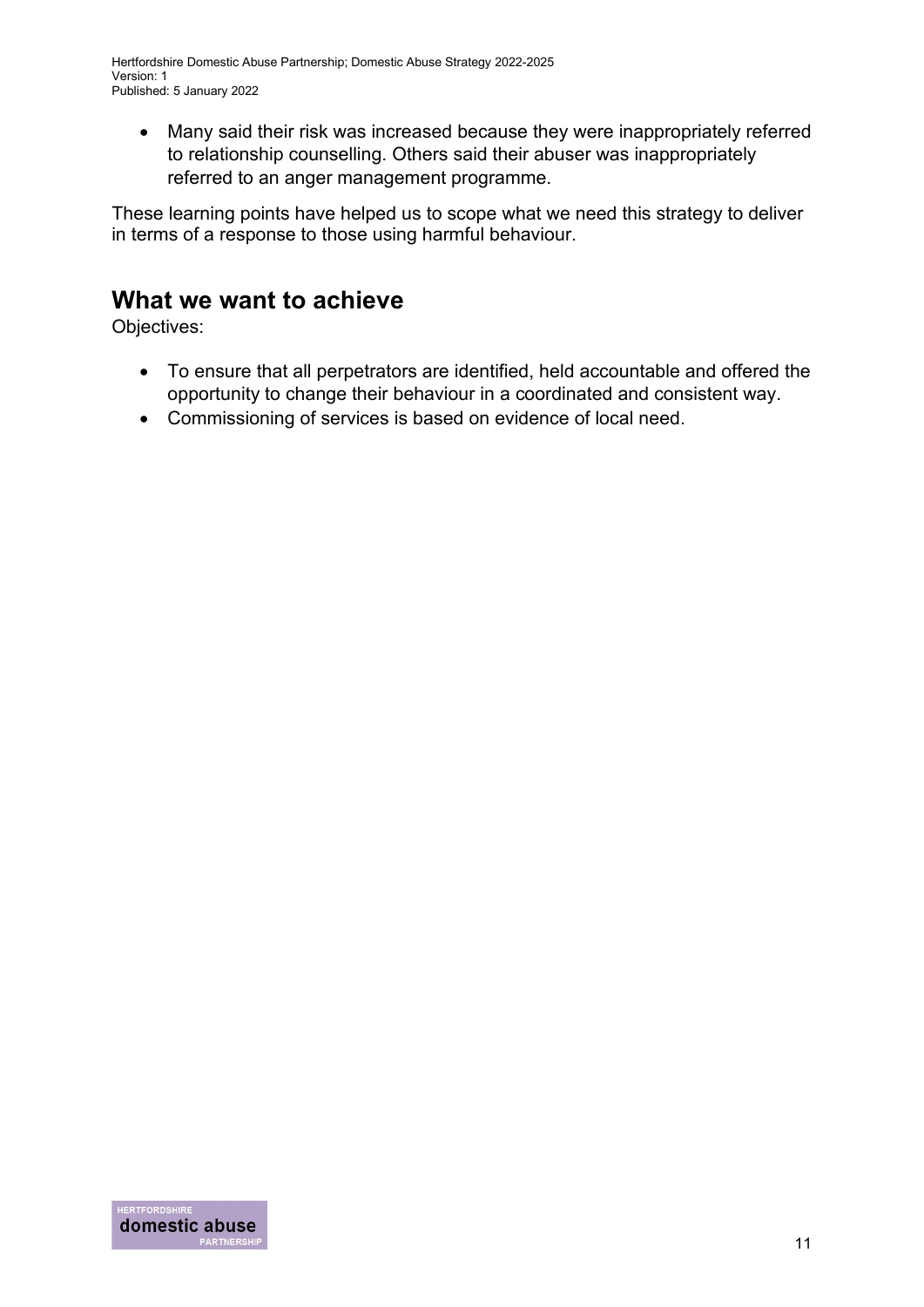## Section 2c: Priority three, Increase safety for those at risk

**Outcome 3: Increased physical and psychological safety for individuals experiencing or at risk of domestic abuse**

### **What we know**

As discussed in the previous sections, secondary prevention requires us to mitigate the impact of harm once it has occurred. As well as working with those causing the harm to reduce the impact, we also want to ensure that we have adequate systems and provision for victims, including children. This priority is distinct from priority 4, which focusses on support after domestic abuse, as it focusses on the support victims and children may need whilst harm is still occurring.

There has been considerable research and evidence gathered nationally outlining what good looks like in terms of support for victims and children. This has culminated in a range of service standards including:

- SafeLives Insights
- Women's Aid Quality Standard
- Violence Against Women and Girls Shared Sector Standards

We want to build on what we know about best practice from these standards and ensure we have robust pathways and high-quality provision in place for victims, survivors and children based on their individual needs. We sought to find out what victims and survivors support needs were through our pathways research locally, including any barriers to access, and found:

- Only 29% of those consulted reported feeling like they got the right help at the right time
- Victims and survivors of domestic abuse in Hertfordshire think that the main barriers preventing victims from accessing services are:
	- $\circ$  They are scared about what the person abusing them would do if they found out (89%)
	- o They feel ashamed or embarrassed (84%)
	- $\circ$  They feel they may be blamed for what happened (74%)
	- $\circ$  They worry it won't be taken seriously (71%)
	- $\circ$  They don't know it's abuse (70%)
	- $\circ$  They don't know who to get support from (69.5%)
- Those who reported domestic abuse to professionals did so most commonly to the police or their GP

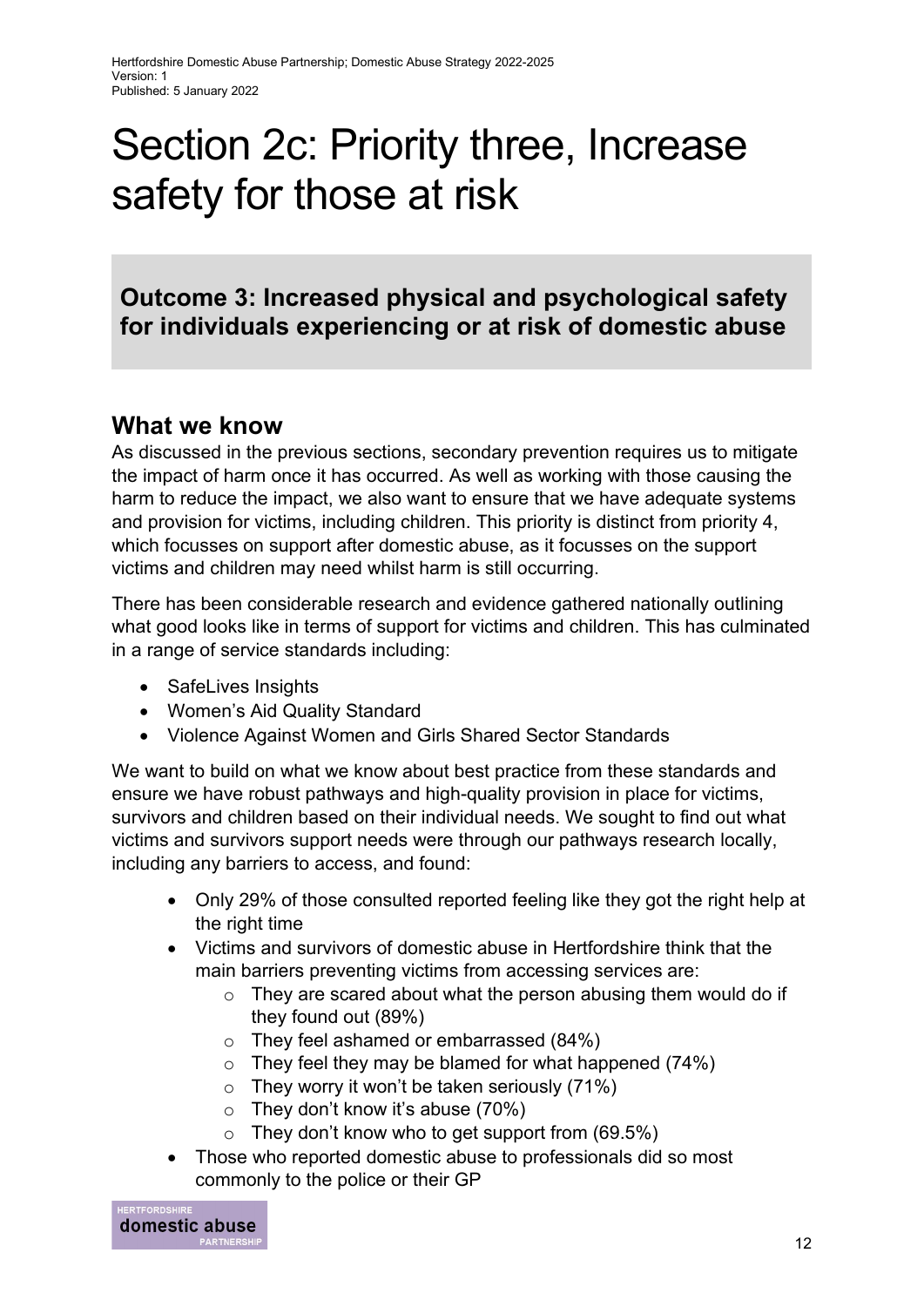- There has also been an increase in the number of people reporting abuse to Children's Services, their employer, their child's school or nursery and confidential helplines in recent years
- Many of those consulted spoke to a friend, family member or colleague about the abuse they were experiencing before, or instead of, reporting to professionals (average of 68%). However, they said their family and friends often didn't know what to say or how to help, and that the information available online didn't help
- A strong mistrust of authority or "the system" was also identified. This often stemmed from negative interactions with individual police officers, healthcare professionals and social workers who they had told about the abuse but did not get help from
- Many of those consulted spoke of how their abuser used child contact to continue subjecting them to domestic abuse once they had left

We have used the findings from the pathways project to develop what we believe is a whole system response for victims and survivors, including key outcomes we want to achieve.

## **What we want to achieve**

- To promote **help-seeking** and **early identification** of domestic abuse.
- To develop a **clear identification, risk assessment and referral pathway**  so victims receive appropriate support as soon as possible.
- To ensure all **agencies work together** to develop a joined up, coordinated offer of support which addresses the safety of victims.
- To ensure **support is accessible to all** victims, including those with protected characteristics, multiple forms of disadvantage and children and young people.
- To ensure all victims can **access a safe place to live** free from domestic abuse.

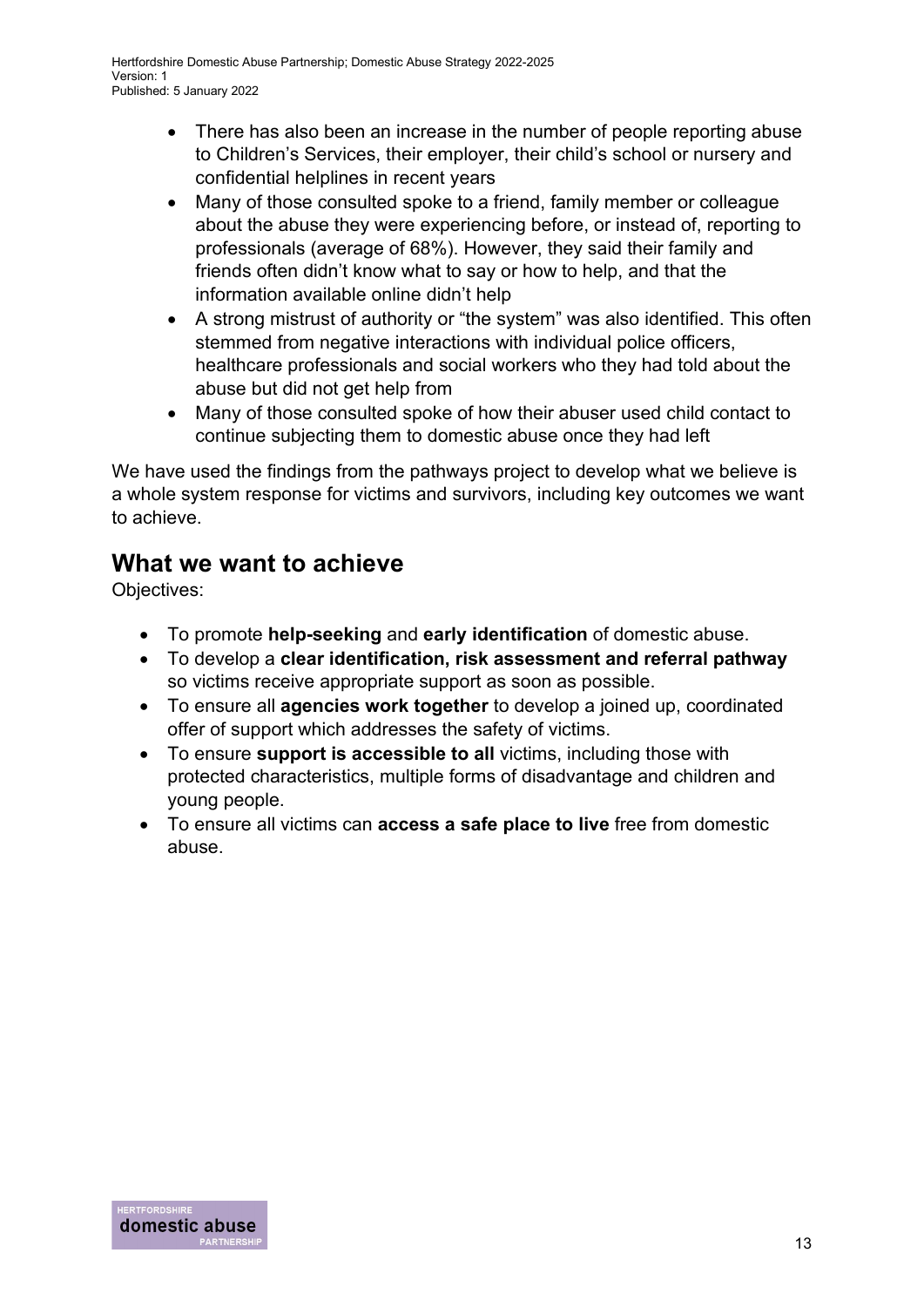# Section 2d: Priority four, Support after harm

**Outcome 4: Reduced impact of domestic abuse for those who experience it.**

#### **What we know**

Even after domestic abuse, we know it takes time and support to feel safe and well again. Tertiary prevention, as discussed previously, refers to the need to support people with the long lasting impact of harm, to ensure they are still able to live life to a good standard. We know that domestic abuse can cause lasting trauma and all victims, including children, should have the support they need for as long as they need it.

Through our local pathways project, we found out more about what support would look like after harm has happened:

- The highest need identified was counselling and therapeutic support, which 48% of victims and survivors said they needed, both at the time of and following the abuse.
- Financial support was needed by many, with numerous victims having to sell their houses and use their savings to live free from abuse. 61% of those who had accessed domestic abuse services said they had hoped those services would provide support around their finances.
- Many said they had to leave behind their friends and family to flee abuse, and that they would have liked support to rebuild their social networks.

### **What we want to achieve**

- **Survivors, including children, have access to long term support that helps them to recover from domestic abuse in terms of their practical needs,** including access to move on accommodation where required, and access to economic justice
- **Survivors, including children, have access to long term support that helps them to recover from domestic abuse in terms of their emotional and mental health needs**, including access to trauma-based therapeutic support and peer support.

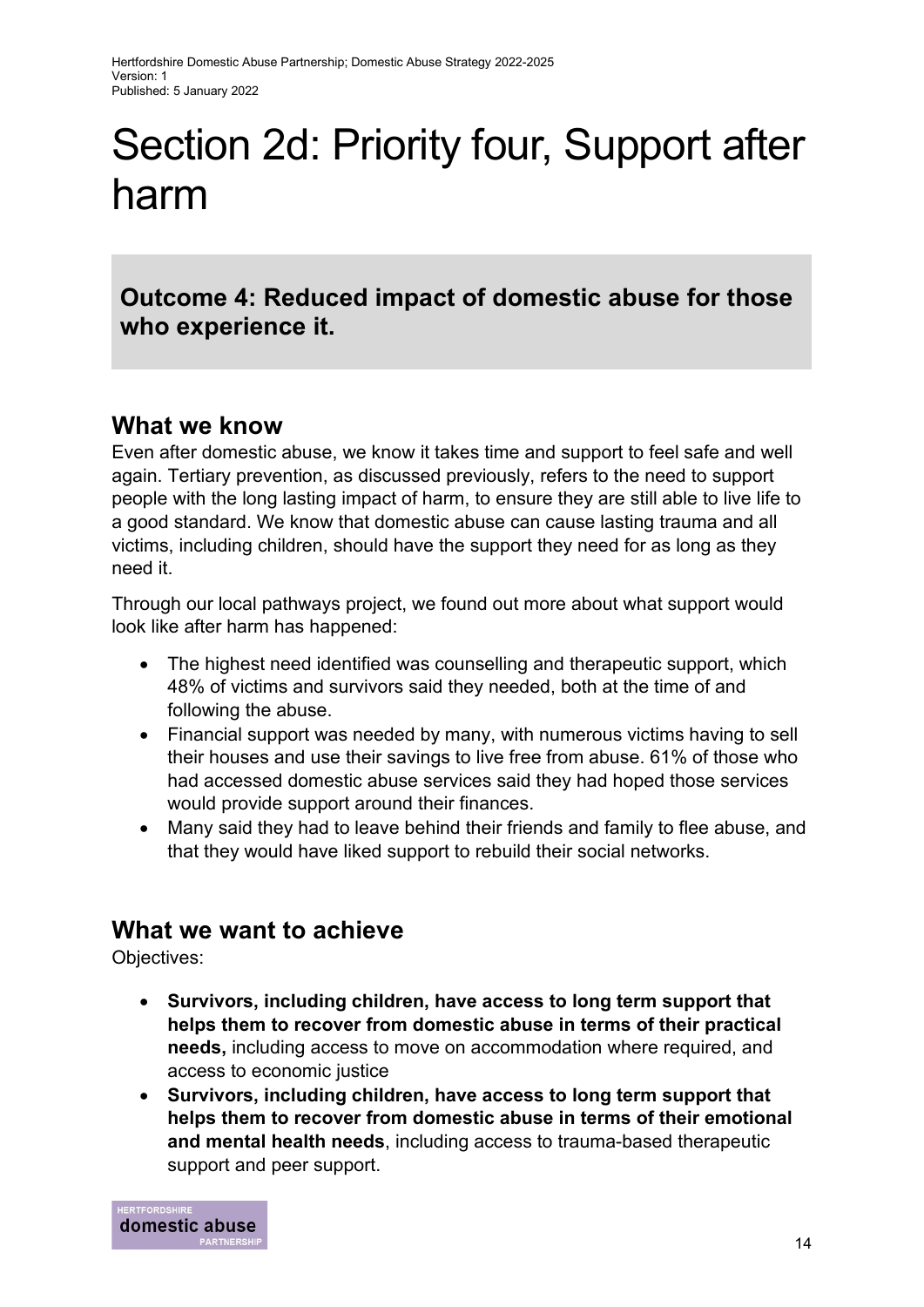# Section 3: Delivering the strategy

### **Governance**

The Domestic Abuse Executive Board will have oversight and accountability for the delivery of this strategy. It will perform the functions of the Local Domestic Abuse Partnership Board as set out in the statutory regulations in Part 4 of the Domestic Abuse Act (2021).

The Board will be supported by the Domestic Abuse Partnership Board who will be responsible for the operational delivery through an annually updated action plan that will sit alongside this strategy.



### **Budget**

The budget for this strategy will be defined by key partner agencies, following this strategy being agreed. It will include the funding received from the Department for Levelling Up, Housing and Communities and will be reviewed by the Domestic Abuse Executive Board, annually.

## **Evaluation and monitoring**

#### **Measuring success**

Each of our priorities will include the development of Key Performance Indicators to help us measure our progress. These will be developed in partnership with Hertfordshire County Council's Public Health team and will be based on our whole systems outcomes' framework. The whole systems outcomes framework was developed through our consultations, assessments and reviews as noted previously. This framework will be used to support us to measure the impact of our strategy.